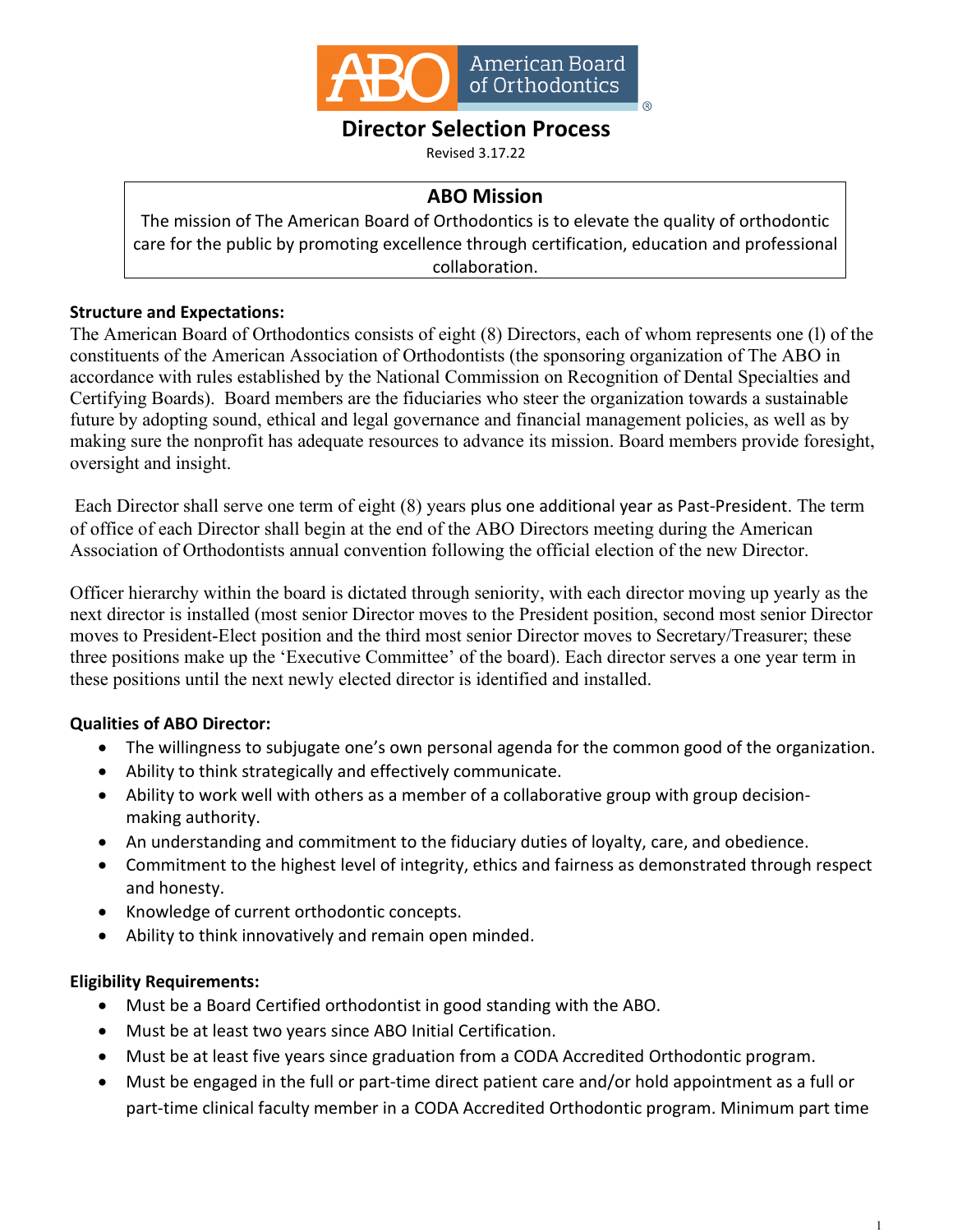requirements must equal 2 days per week of clinical practice and/or faculty appointment involvement.

• Involvement in orthodontic and dental organizations, orthodontic education, licensing boards, expert lecturing and scientific research or hold a board membership in organizations outside of dentistry is preferred.

\*No business or commercial involvement with orthodontic equipment, suppliers or management firms will be acceptable activity for a Director of the ABO.

## **Time Commitment:**

As a Director of the ABO, a significant time commitment is necessary, and the Director must be willing and able to devote time as necessary to accomplish Board responsibilities. Time requirements vary in accordance with project and committee assignments. In addition to various board matters throughout the year requiring additional attention, the following are specific meetings which all directors are expected to attend.

- 3-4 virtual days each February and October for the Orientation/Grading of Clinical Examinations
- 7-8 days AAO Annual Meeting in April/May
- 4-5 days ABO Committee Meetings/Item Writing Sessions in June/July
- 3-4 days CDABO Summer Meeting in July
- 4-5 days ABO Strategic Business Meeting in August/September
- 3-4 days Director's fall Constituent Organization Meeting
- 2 Virtual ABO Board Meetings per year
- Virtual Committee Meetings as needed

# **Suggested Timeline Leading to ABO Director Appointment**

| <b>Stage One: The Constituent Organization's Nomination</b> |                                                                                                                                                                                                                                                                                                                                                                                                                                                                                                                                                              |  |
|-------------------------------------------------------------|--------------------------------------------------------------------------------------------------------------------------------------------------------------------------------------------------------------------------------------------------------------------------------------------------------------------------------------------------------------------------------------------------------------------------------------------------------------------------------------------------------------------------------------------------------------|--|
| September-<br>January<br>(16 - 20 months<br>prior)          | ABO central office notifies the Board of Directors, via the President/Executive<br>Director, of the constituent organization that the ABO Director Selection process<br>should commence.<br>The ABO recommends that an ABO Director Selection Committee is appointed by the<br>constituent organization. The current ABO Director from the constituency may be<br>included in the committee meeting(s) but only to act in an advisory capacity to the<br>constituency.                                                                                       |  |
| February $-$<br>November<br>$(6 - 15$ months<br>prior)      | ABO central office is notified of committee appointments and the chairperson for<br>future communication.<br>Solicitation begins for ABO Director candidates from the constituent organization.<br>The entire membership of the constituency should be notified that all ABO certified<br>members of the constituent organization are eligible. A deadline for submission of<br>the candidate names and their curriculum vitae is strongly recommended. The<br>nominating committee should meet to discuss and schedule interviews for viable<br>candidates. |  |